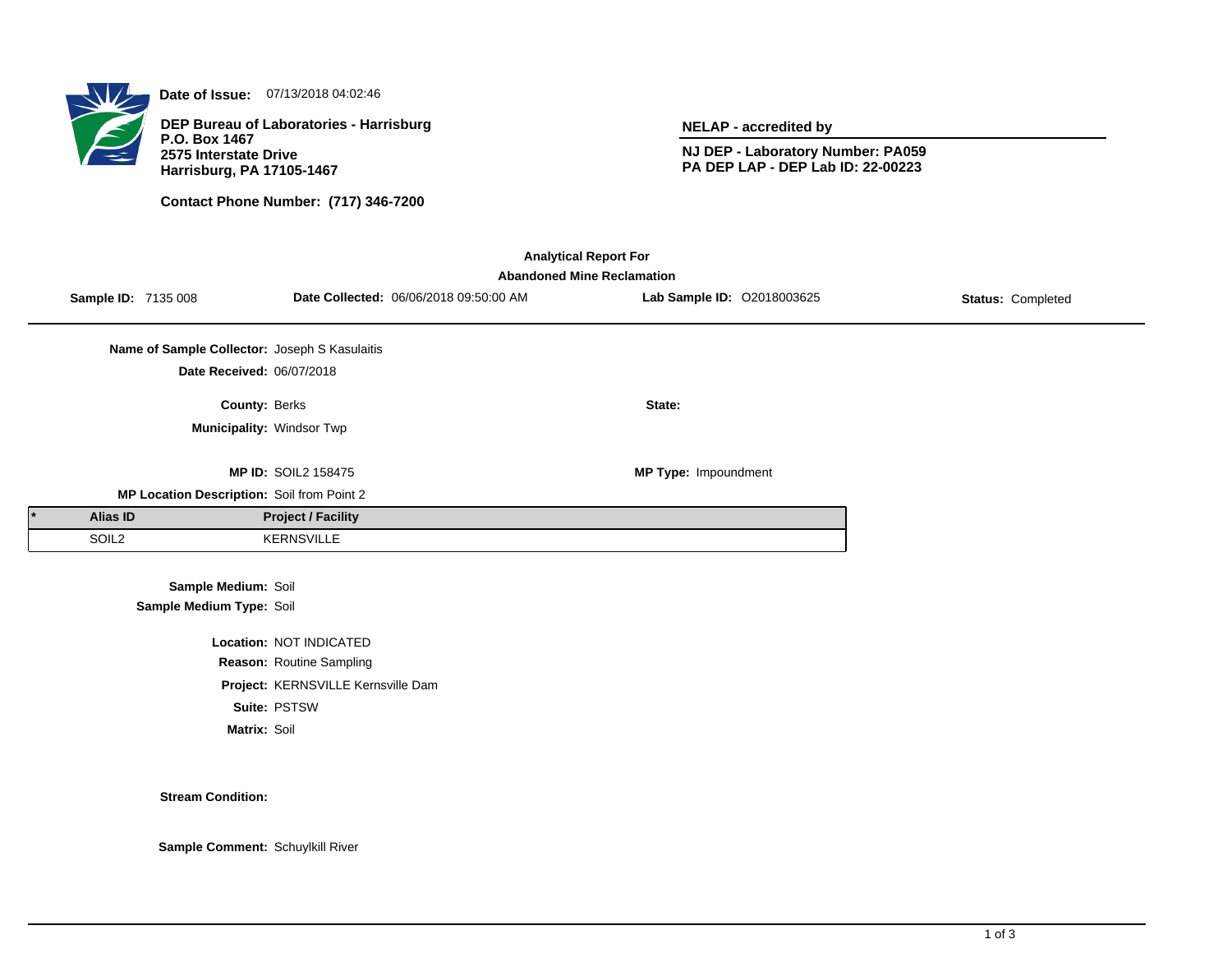## **Analytical Report For Abandoned Mine Reclamation**

| Sample ID: 7135 008                     | Date Collected: 06/06/2018 09:50:00 AM | Lab Sample ID: 02018003625 |                    | <b>Status: Completed</b> |
|-----------------------------------------|----------------------------------------|----------------------------|--------------------|--------------------------|
| <b>Test Codes / CAS # - Description</b> | <b>Reported Results</b>                | Date And Time Analyzed     | <b>Approved by</b> | <b>Test Method</b>       |
| 72548<br>$4,4'$ -DDD                    | 10.0 UG/KG (U)                         | 07/11/2018 02:00 AM        | <b>MESPECHT</b>    | EPA 8081B                |
| 72559<br>4,4'-DDE                       | 10.0 UG/KG (U)                         | 07/11/2018 02:00 AM        | <b>MESPECHT</b>    | EPA 8081B                |
| 50293<br>$4,4'$ -DDT                    | 10.0 UG/KG (U)                         | 07/11/2018 02:00 AM        | <b>MESPECHT</b>    | <b>EPA 8081B</b>         |
| 15972608 Alachlor                       | 10.0 UG/KG (U)                         | 07/11/2018 02:00 AM        | <b>MESPECHT</b>    | EPA 8081B                |
| 309002<br>Aldrin                        | 10.0 UG/KG (U)                         | 07/11/2018 02:00 AM        | <b>MESPECHT</b>    | EPA 8081B                |
| 319846<br>alpha-BHC                     | 10.0 UG/KG (U)                         | 07/11/2018 02:00 AM        | <b>MESPECHT</b>    | EPA 8081B                |
| 5103719<br>alpha-Chlordane              | 10.0 UG/KG (U)                         | 07/11/2018 02:00 AM        | <b>MESPECHT</b>    | EPA 8081B                |
| 319857<br>beta-BHC                      | 10.0 UG/KG (U)                         | 07/11/2018 02:00 AM        | <b>MESPECHT</b>    | EPA 8081B                |
| 2675776<br>Chlorneb                     | 10.0 UG/KG (U)                         | 07/11/2018 02:00 AM        | <b>MESPECHT</b>    | EPA 8081B                |
| 510156<br>Chlorobenzilate               | 10.0 UG/KG (U)                         | 07/11/2018 02:00 AM        | <b>MESPECHT</b>    | EPA 8081B                |
| 1897456<br>Chlorothalonil               | 10.0 UG/KG (U)                         | 07/11/2018 02:00 AM        | <b>MESPECHT</b>    | EPA 8081B                |
| cis-Permethrin<br>54774457              | 10.0 UG/KG (U)                         | 07/11/2018 02:00 AM        | <b>MESPECHT</b>    | EPA 8081B                |
| 21725462<br>Cyanazine                   | 10.0 UG/KG (U)                         | 07/11/2018 02:00 AM        | <b>MESPECHT</b>    | EPA 8081B                |
| 1861321<br><b>DCPA</b>                  | 10.0 UG/KG (U)                         | 07/11/2018 02:00 AM        | <b>MESPECHT</b>    | EPA 8081B                |
| 319868<br>delta-BHC                     | 10.0 UG/KG (U)                         | 07/11/2018 02:00 AM        | <b>MESPECHT</b>    | EPA 8081B                |
| 60571<br><b>Dieldrin</b>                | 10.0 UG/KG (U)                         | 07/11/2018 02:00 AM        | <b>MESPECHT</b>    | EPA 8081B                |
| 2921882<br>Dursban                      | 10.0 UG/KG (U)                         | 07/11/2018 02:00 AM        | <b>MESPECHT</b>    | EPA 8081B                |
| 959988<br>Endosulfan I                  | 10.0 UG/KG (U)                         | 07/11/2018 02:00 AM        | <b>MESPECHT</b>    | EPA 8081B                |
| 33213659<br>Endosulfan II               | 10.0 UG/KG (U)                         | 07/11/2018 02:00 AM        | <b>MESPECHT</b>    | EPA 8081B                |
| 1031078<br><b>Endosulfan Sulfate</b>    | 10.0 UG/KG (U)                         | 07/11/2018 02:00 AM        | <b>MESPECHT</b>    | EPA 8081B                |
| 72208<br>Endrin                         | 10.0 UG/KG (U)                         | 07/11/2018 02:00 AM        | <b>MESPECHT</b>    | EPA 8081B                |
| 7421934<br><b>Endrin Aldehyde</b>       | 10.0 UG/KG (U)                         | 07/11/2018 02:00 AM        | <b>MESPECHT</b>    | EPA 8081B                |
| 53494705<br>Endrin Ketone               | 10.0 UG/KG (U)                         | 07/11/2018 02:00 AM        | <b>MESPECHT</b>    | EPA 8081B                |
| 2593159<br>Etridiazole                  | 10.0 UG/KG (U)                         | 07/11/2018 02:00 AM        | <b>MESPECHT</b>    | EPA 8081B                |
| <b>EXTRACTED DATE</b>                   | 06132018 Day                           | 07/11/2018 02:00 AM        | <b>MESPECHT</b>    | EPA 8081B                |
| 5103742<br>gamma-Chlordane              | 10.0 UG/KG (U)                         | 07/11/2018 02:00 AM        | <b>MESPECHT</b>    | EPA 8081B                |
| 76448<br>Heptachlor                     | 10.0 UG/KG (U)                         | 07/11/2018 02:00 AM        | <b>MESPECHT</b>    | EPA 8081B                |
| 1024573<br><b>Heptachlor Epoxide</b>    | 10.0 UG/KG (U)                         | 07/11/2018 02:00 AM        | <b>MESPECHT</b>    | EPA 8081B                |
| 118741<br>Hexachlorobenzene             | 10.0 UG/KG (U)                         | 07/11/2018 02:00 AM        | <b>MESPECHT</b>    | EPA 8081B                |
| 77474<br>Hexachlorocyclopentadiene      | 10.0 UG/KG (U)                         | 07/11/2018 02:00 AM        | <b>MESPECHT</b>    | EPA 8081B                |
| 58899<br>Lindane                        | 10.0 UG/KG (U)                         | 07/11/2018 02:00 AM        | <b>MESPECHT</b>    | EPA 8081B                |
| Methoxychlor<br>72435                   | 10.0 UG/KG (U)                         | 07/11/2018 02:00 AM        | <b>MESPECHT</b>    | EPA 8081B                |
| 51218452 Metolachlor                    | 10.0 UG/KG (U)                         | 07/11/2018 02:00 AM        | <b>MESPECHT</b>    | EPA 8081B                |
| 21087649<br>Metribuzin                  | 10.0 UG/KG (U)                         | 07/11/2018 02:00 AM        | <b>MESPECHT</b>    | EPA 8081B                |
| 1918167<br>Propachlor                   | 10.0 UG/KG (U)                         | 07/11/2018 02:00 AM        | <b>MESPECHT</b>    | EPA 8081B                |
| 51877748 trans-Permethrin               | 10.0 UG/KG (U)                         | 07/11/2018 02:00 AM        | <b>MESPECHT</b>    | EPA 8081B                |